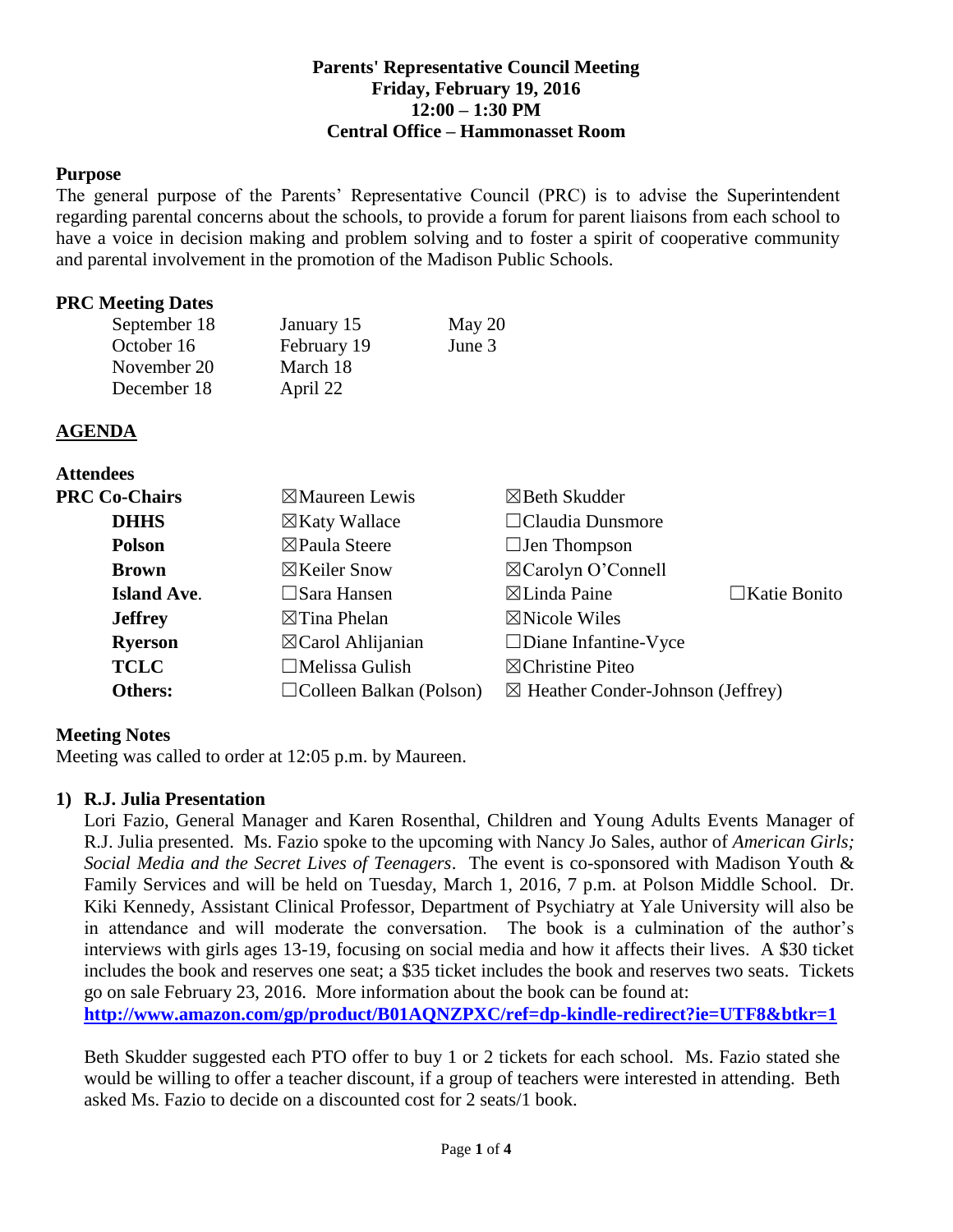Ms. Rosenthal provided a handout detailing the following programs:

- Authors to School Program
- One School/One Book Program
- Teacher Appreciation Program
- In-Store Shopping Days
- Book Fairs
- School Book Orders
- Summer Reading
- Teacher Nights

# **2) Review/Approve Minutes**

Motion to approve minutes by Carol Ahlijanian, 2<sup>nd</sup> by Carolyn O'Connell. All in favor.

# **3) Superintendent Report**

Superintendent Scarice reported on the following:

- The budget is moving on to the Board of Selectmen Hearing on February 23. The school utilization study will be discussed at the March 8 Board meeting and another public forum and tri-board meeting will be planned. The Board is hoping to make a final decision by the end of this school year. Three different options (6, 5, and 4) will be considered:
	- o Option 6 each elementary school will remain open and be renovated. Polson Middle School will also be renovated;
	- o Option 5 close Ryerson or Island and remodel Jeffrey and Polson; or
	- o Option 4 close all 3 existing elementary schools and build a new school on the LaSage property that would house grades  $PK - 2$ .

With all options, Brown would house grades 3-5 and Polson would house grades 6-8.

- Brown Middle School's fifth grade model will be changing next year, moving from full teams to two-person teams. Focus is to improve communication and create longer instructional blocks. Intent is to bring to grade 6 the following year.
- A later start time for Polson Middle School will be discussed at the March 8 Planning Committee Meeting. The intent is to align Polson's start time with Brown's start time. Superintendent Scarice, Mr. Salutari, Mr. Semple and Mr. Henderson have mapped out potential problems and possible solutions and are close to making a recommendation. If approved, this change would occur in September.
- The Brown Resource Officer has been promoted. This position is part of the Madison Police Department school security initiative. A replacement has been named and will start shortly.

## **Subcommittee Reports**

- a) **Boxtops** Brown/Carolyn O'Connell: nothing to report.
- b) **Custodian** Brown/Carolyn O'Connell: nothing to report.
- c) **Art Show** Island: April 6 at DHHS. Hospitality Committee will provide refreshments.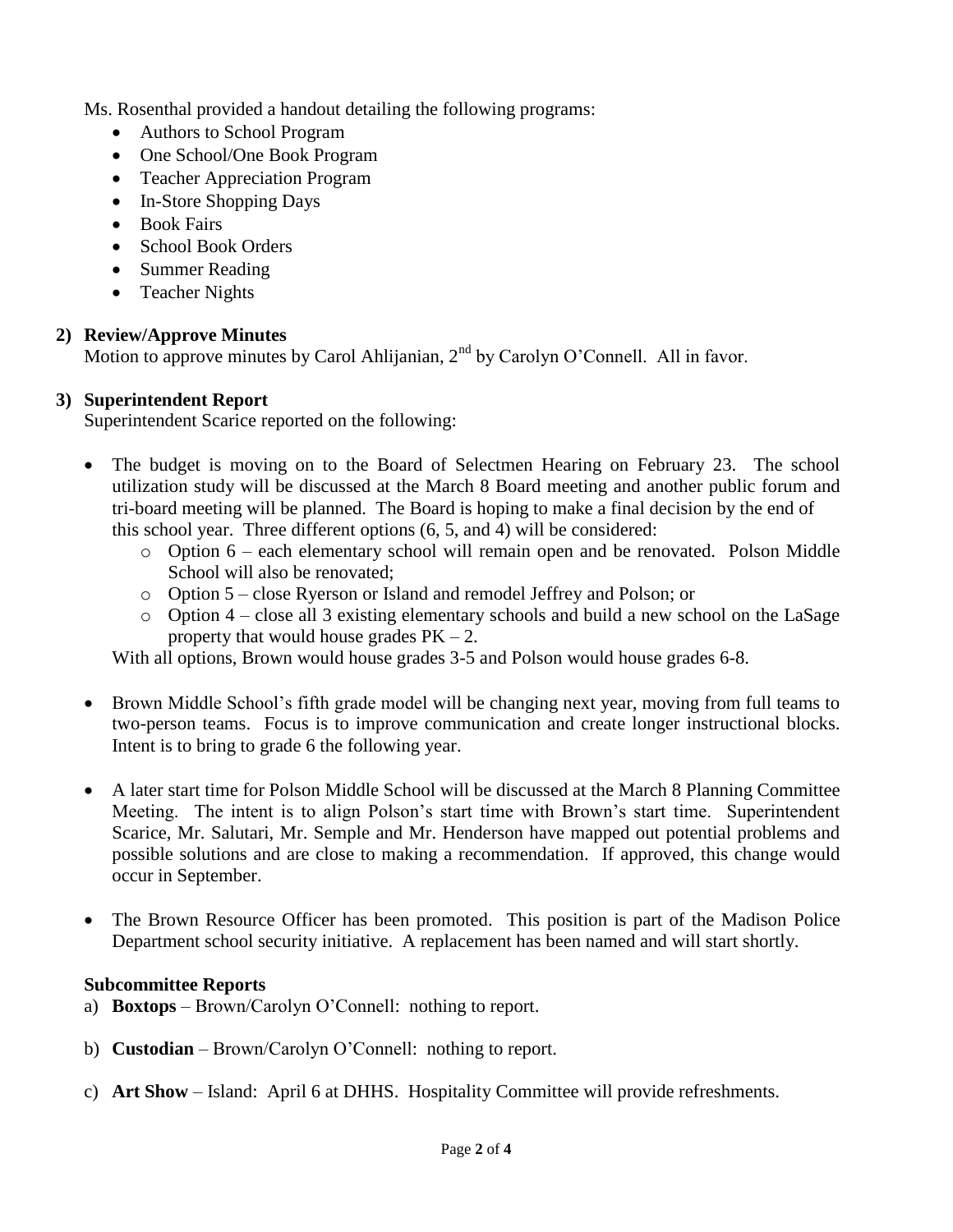- d) **Transportation Council**; DHHS/Katy Wallace. Meetings at 10:00 a.m. in Hammonasset Room on 10/22/15, 12/17/15, 2/25/16, 4/21/16, 5/12/16. Bus Driver Appreciation event: April 26 in Hammonasset Room. The PRC approved gift cards to be increased from \$5 to \$10.
- e) **Food Services Council**; Ryerson/Michele Menard. Meetings at 10:00 a.m. in Hammonasset Room on 12/10/15, 2/11/16, 4/7/16, 5/19/16 - nothing to report.
- f) **MADE**; Polson/Jen Thompson. Meetings at 3:30 p.m. in Hammonasset Room on 2/3, 4/12, and 6:30pm in Senior Center Café on 6/14. Technology program last week.
- g) **MYFS**; Mtgs: Polson/Paula Steere and Jen Thompson. "Feeding the Body and Soul of our Tweens and Teens" took place Tuesday, January 19, 2016.
- h) **Political Action**: Jeffrey/Tina Phelan/Nicole Wiles nothing to report.

# **4) Roundtable**

- a) **DHHS** Katy Wallace reported the Clinton PTO is interested in co-sponsoring an event, the showing of the film *Beyond Measure,* mid-October 2016. Clinton will take care of promoting the event; license fee is \$750 which they would like to split between a few towns. Beth Skudder suggested speaking with Mr. Scarice. Juniors throughout the State will be taking the SAT test, free of charge, on Tuesday, March 2. Katy reported a freshman parent is in place for treasurer next year; still looking for a secretary. Chorus Line will be performed in April.
- b) **Polson** PTO meeting held on January 25 had a great turnout. Guest speakers included Teresa Davis, School Psychologist; Clair Keenan, School Social Worker; and school counselors, Charlene Doane and Donald Cramer. Tips for middle school parents regarding social and emotional development. Excellent discussion with interactive Q&A including social media, antibullying, health curriculum, emotional challenges. Next quarterly PTO meeting with guest speaker will be held Monday evening, March 21.
- c) **Brown** book fair came in on budget. Mike Keifer and Officer Rosati will speak at the parent meeting on April 27 at 6:30 regarding using technology safely. Mike Ginsburg will do an elementary school presentation.
- d) **Island Ave**  Abe Lincoln visit cancelled; to be rescheduled. Wrapped up book fair no figures as yet. Purchasing 54 copies of 23 titles of Nutmeg books for library. Next meeting scheduled for March 15 at 7:00 p.m. Movie night scheduled for March 18. District art show changed to April 5 beginning at 6:00 at the high school. Hospitality Committee will provide refreshments.
- e) **Jeffrey** the Jeffrey PTO Board approved the proposal that the transportation gift cards will be increased from \$5 to \$10. Abe Lincoln came today. Movie night February 26. Winter workshops start on Monday, February 22.
- f) **Ryerson –** Spaghetti dinner held February 5, made approximately \$850. Talent show will be held March 4.
- g) **TCLC**  parent chat next Tuesday, February 23 at 9:00 a.m. regarding how to communicate with your child; speech therapist will be present. Next PTO meeting – February 23 at 6:00 p.m.